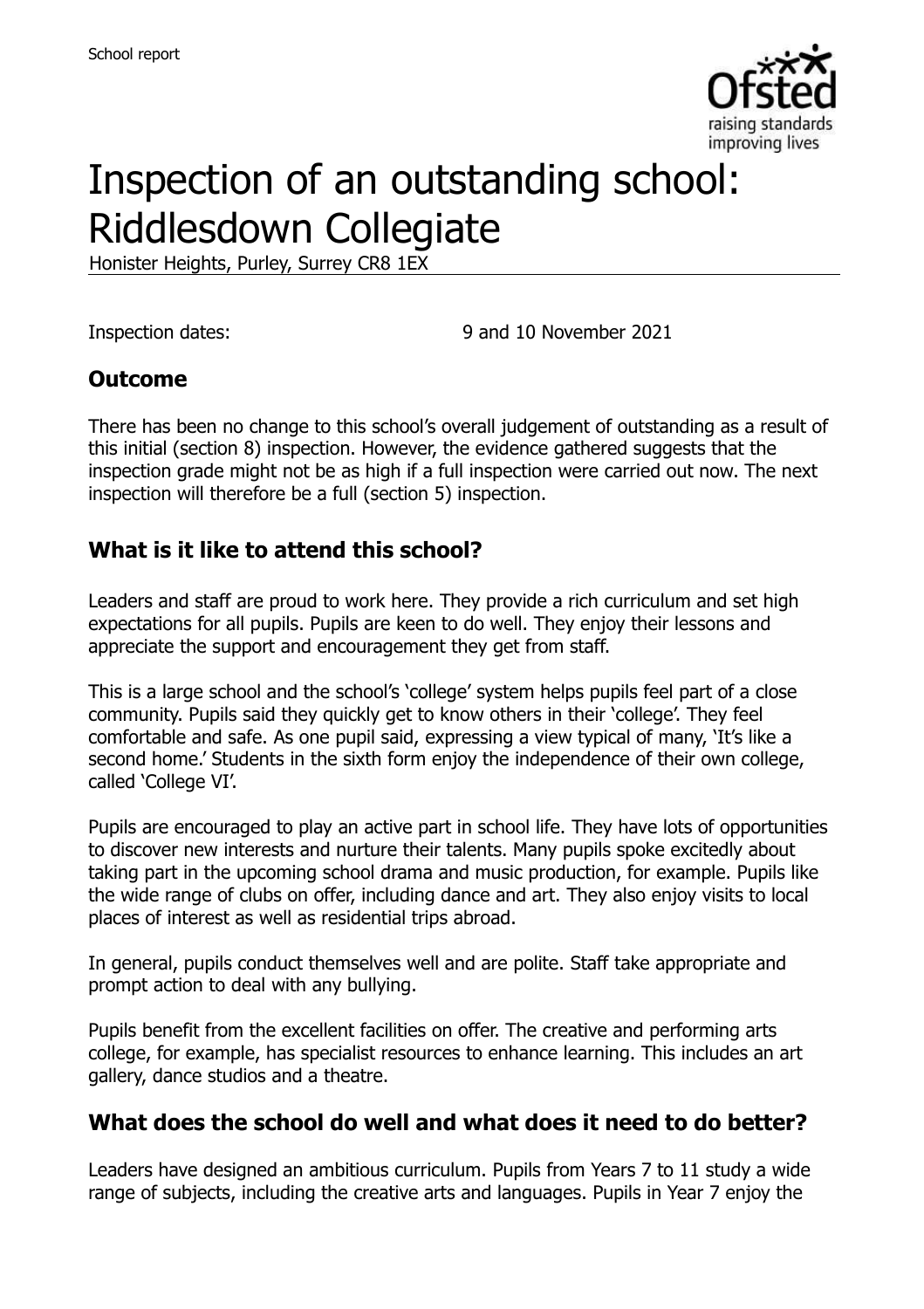

'excellence curriculum'. Subjects such as history, geography and religious education are taught under a common theme, for example 'Journeys' and 'Transformation'. In the sixth form, leaders have extended the breadth of subjects on offer. The success of the sixth form is reflected in the increased number of students choosing to study here.

Pupils' learning is sequenced well. The order of learning helps pupils to build their knowledge and make connections with earlier learning. For example, in history, pupils in Years 7 to 9 learn about historical periods in chronological order. This helps them to understand the cause and effect of past events. In Latin, Year 9 pupils used what they learned in Year 7 about the Romans to understand different aspects of classical society across the Roman empire.

Staff have broken down pupils' learning into manageable chunks. They have identified the subject content that they want pupils to know and remember. In modern foreign languages, for example, pupils are drilled in using essential vocabulary and structures when writing sentences in French or Spanish. Pupils find this helpful and can construct increasingly complex sentences as a result.

Leaders make sure that pupils with special educational needs and/or disabilities (SEND) can access the same curriculum as everyone else. They identify pupils' needs and work with teachers and learning support assistants to tailor learning for individual pupils. Pupils who need help with reading are supported through effective catch-up programmes. Staff encourage pupils to read for pleasure. 'Book Worm' lessons help pupils to read widely and reflect on books they have read.

Sometimes teachers do not make sure that pupils have a secure grasp of the essential subject knowledge they need. This stops some pupils from tackling more difficult work or moving on in their learning. They struggle to complete the work they are set or to understand key concepts.

Teachers' subject knowledge is strong. Many teachers show expertise in their subject areas. They use this well to explain challenging concepts to pupils. Staff are well supported by leaders to develop their specialist knowledge.

Leaders are right to be proud of the wider development opportunities on offer at the school. All pupils have access to a range of extra-curricular activities. This includes a variety of sports, music ensembles and clubs, such as debating, the Duke of Edinburgh's Award and engineering. The careers programme is well structured from Year 7 onwards. Sixth-form students value the extensive guidance and support offered by their personal tutors.

Pupils have positive attitudes to learning. They take part readily in class discussions and work hard. Pupils in all year groups produce high-quality work and achieve well. On a few occasions, low-level disruption affects pupils' learning. Some teachers do not always challenge this well.

Leaders, including trustees and governors, have a clear oversight of the school's work. They monitor this closely and pinpoint areas for development. Staff like working here and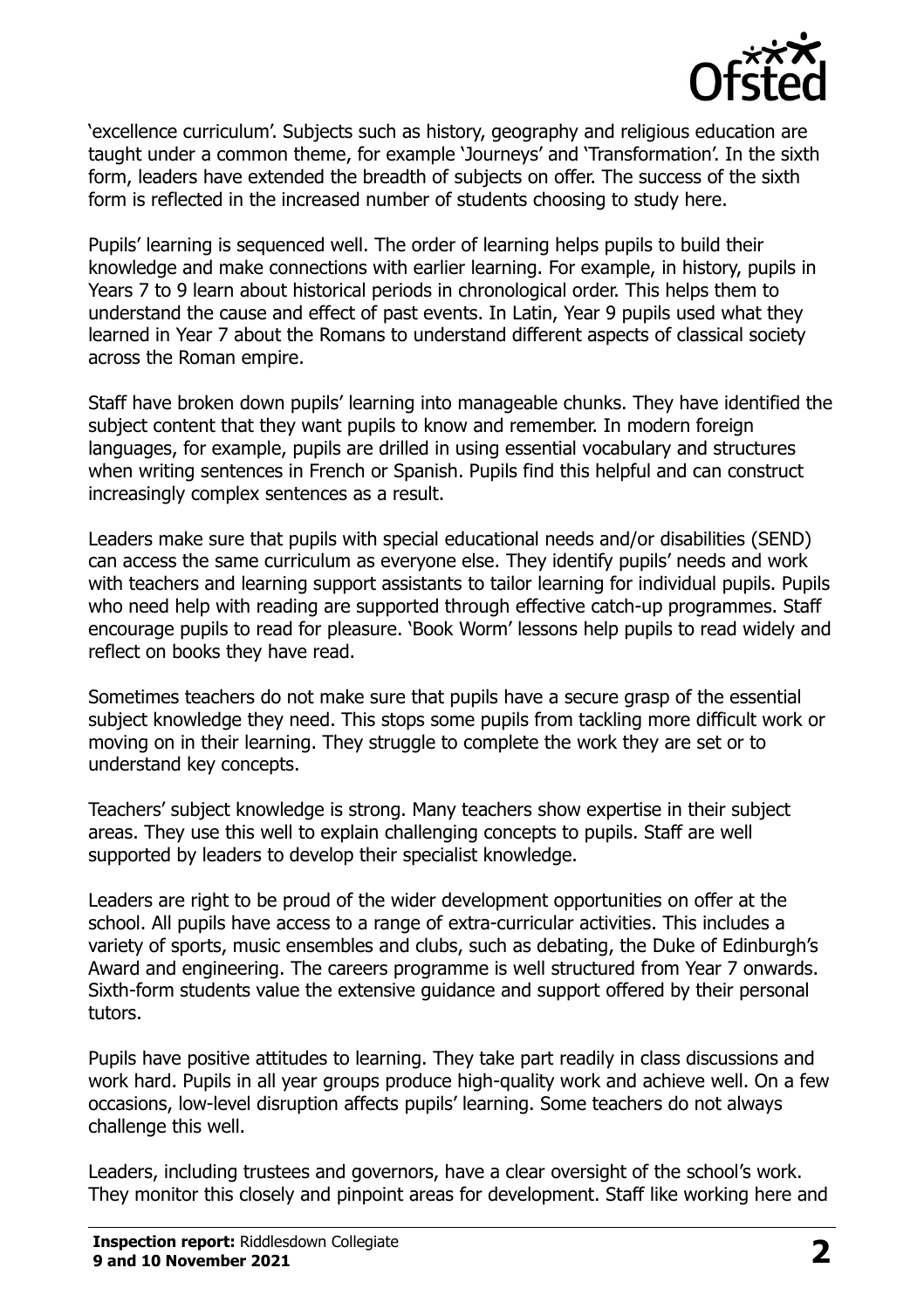

feel involved in making whole-school decisions. Leaders are considerate of staff well-being and help to minimise workload.

## **Safeguarding**

The arrangements for safeguarding are effective.

The members of the safeguarding team have the necessary expertise and protected time to carry out their duties effectively. They make sure that vulnerable pupils and their families get the right support. Staff know what to do and who to go to if they have any worries about pupils. They keep a close eye on pupils to pick up on potential concerns, such as changes in behaviour or attendance.

Pupils are taught about keeping themselves safe, including online. Work with the safer schools' officer helps pupils to understand local risks, such as knife crime. Pupils are also taught about healthy relationships and issues such as consent.

#### **What does the school need to do to improve?**

## **(Information for the school and appropriate authority)**

- At times, teachers do not systematically assess pupils' understanding. They do not carefully check that pupils have secure knowledge of required subject content. Some pupils are unable to complete more complex work successfully because they do not have the required knowledge on which to build. Leaders should ensure that all teachers use assessment more effectively to pick up and address gaps in pupils' knowledge.
- Some staff do not routinely reinforce high standards of behaviour in lessons. Occasionally, low-level disruption is tolerated. Leaders should ensure that all teachers apply the behaviour expectations consistently and effectively.

## **Background**

When we have judged a school to be outstanding, we will then normally go into the school about once every four years to confirm that the school remains outstanding. This is called a section 8 inspection of a good or outstanding school, because it is carried out under section 8 of the Education Act 2005. We do not give graded judgements on a section 8 inspection. However, if we find evidence that a school would now receive a higher or lower grade, then the next inspection will be a section 5 inspection. Usually this is within one to two years of the date of the section 8 inspection. If we have serious concerns about safeguarding, behaviour or the quality of education, we will deem the section 8 inspection as a section 5 inspection immediately.

This is the first section 8 inspection since we judged the school to be outstanding in May 2016.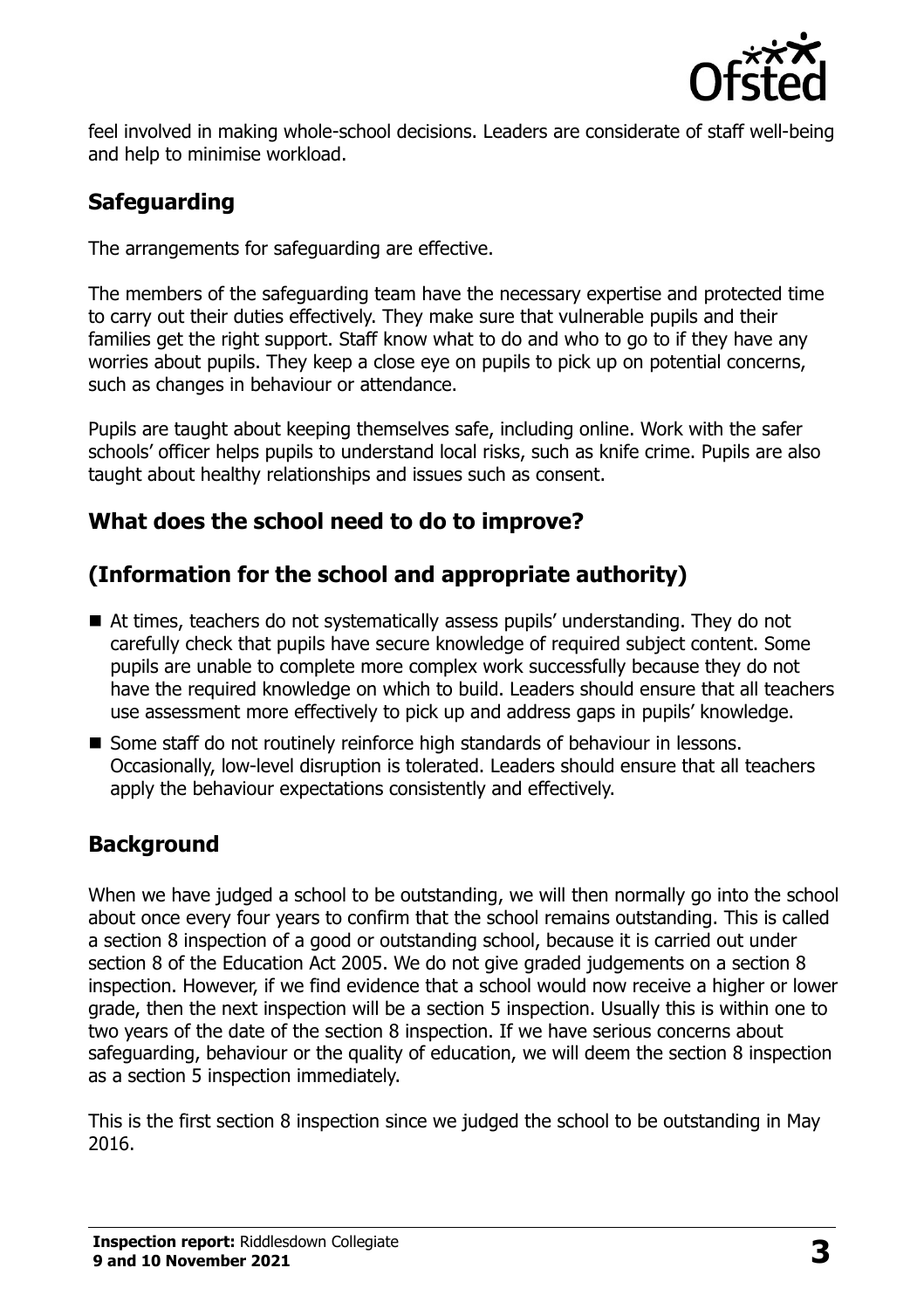

## **How can I feed back my views?**

You can use [Ofsted Parent View](https://parentview.ofsted.gov.uk/) to give Ofsted your opinion on your child's school, or to find out what other parents and carers think. We use information from Ofsted Parent View when deciding which schools to inspect, when to inspect them and as part of their inspection.

The Department for Education has further quidance on how to complain about a school.

If you are the school and you are not happy with the inspection or the report, you can [complain to Ofsted.](https://www.gov.uk/complain-ofsted-report)

#### **Further information**

You can search for [published performance information](http://www.compare-school-performance.service.gov.uk/) about the school.

In the report, '[disadvantaged pupils](http://www.gov.uk/guidance/pupil-premium-information-for-schools-and-alternative-provision-settings)' refers to those pupils who attract government pupil premium funding: pupils claiming free school meals at any point in the last six years and pupils in care or who left care through adoption or another formal route.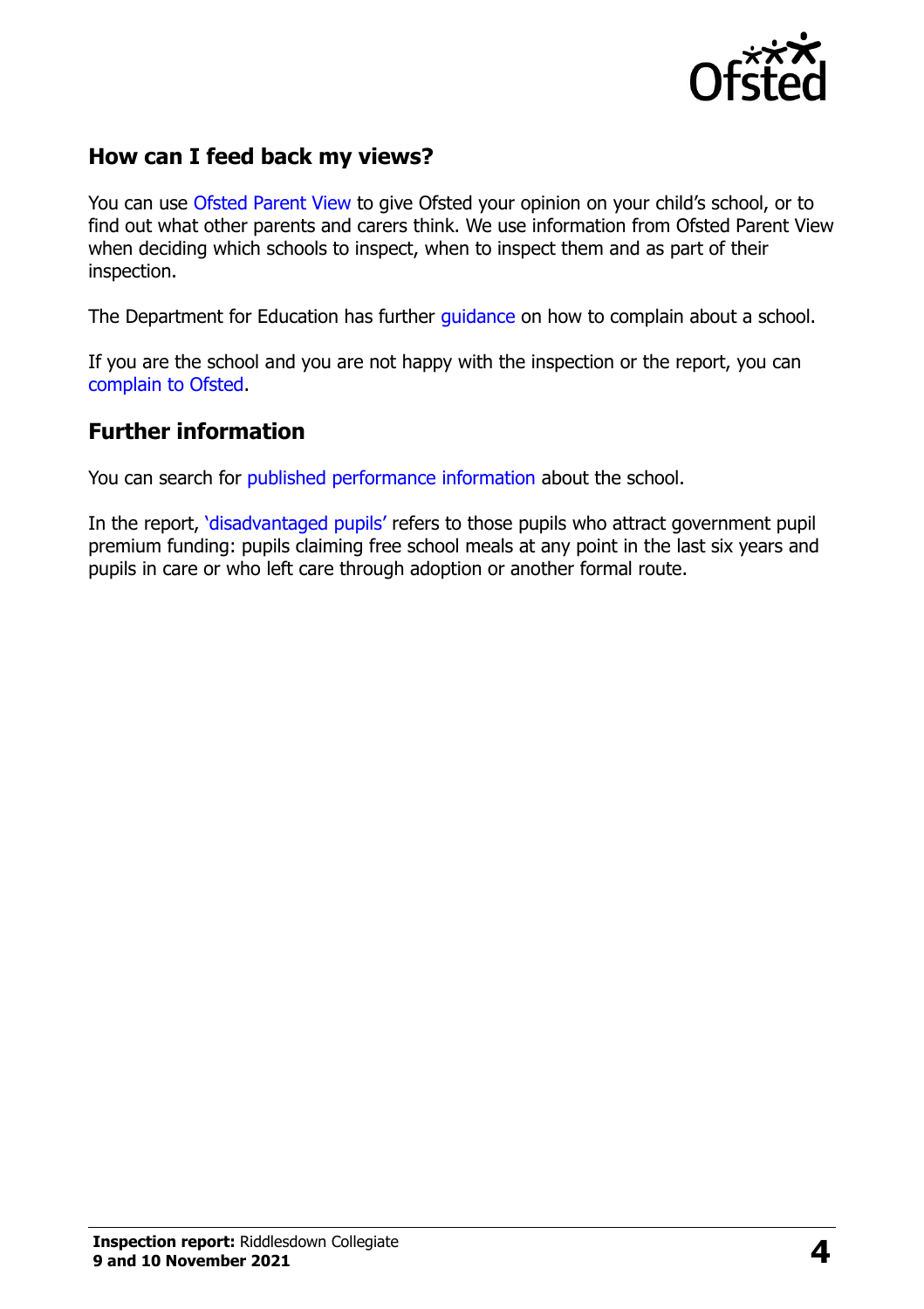

## **School details**

| Unique reference number                            | 138178                                                                  |
|----------------------------------------------------|-------------------------------------------------------------------------|
| <b>Local authority</b>                             | Croydon                                                                 |
| <b>Inspection number</b>                           | 10202702                                                                |
| <b>Type of school</b>                              | Secondary                                                               |
| <b>School category</b>                             | Academy converter                                                       |
| Age range of pupils                                | 11 to 19                                                                |
| <b>Gender of pupils</b>                            | Mixed                                                                   |
| <b>Gender of pupils in sixth-form</b><br>provision | Mixed                                                                   |
| Number of pupils on the school roll                | 2069                                                                    |
| Of which, number on roll in the sixth<br>form      | 434                                                                     |
| <b>Appropriate authority</b>                       | The Collegiate Trust                                                    |
| <b>Chair of trust</b>                              | Philip Hogan                                                            |
| <b>Principal</b>                                   | Soumick Dey                                                             |
| Website                                            | www.riddlesdown.org                                                     |
| Dates of previous inspection                       | 17 and 18 May 2016, under section 5 of the<br><b>Education Act 2005</b> |

#### **Information about this school**

- The number of students in the sixth form has increased significantly since the previous inspection.
- The school is divided into a number of smaller 'colleges'. Each 'college' has its own headteacher and team of staff.
- Leaders do not use any alternative provision for their pupils.

## **Information about this inspection**

■ This was the first routine inspection the school received since the COVID-19 pandemic began. Inspectors have discussed the impact of the pandemic with school leaders and have taken that into account in their evaluation.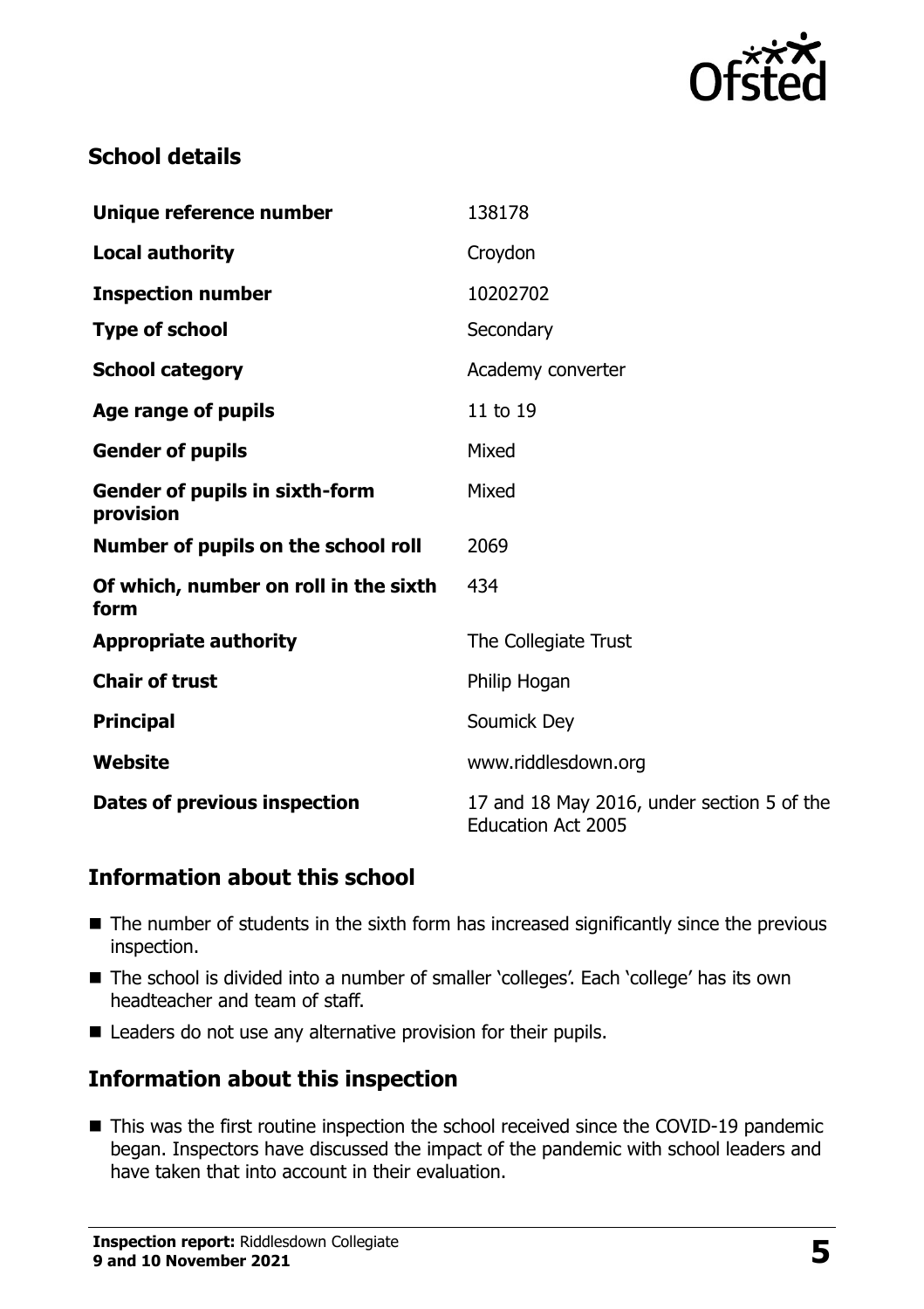

- **Inspectors held meetings with the principal, senior school leaders and other school** leaders, including those responsible for SEND. Inspectors also met with representatives from the trust and the local governing body.
- Inspectors carried out deep dives in these subjects: English, history, art, computing and modern foreign languages. For each deep dive, inspector met with subject leaders, looked at curriculum plans, visited a sample of lessons, spoke to teachers, spoke to pupils about their learning and looked at samples of pupils' work. Other subjects were considered as well.
- Inspectors spoke with leaders, staff and pupils about the safeguarding arrangements at the school, and checked the single central record. Inspectors also reviewed safeguarding records and referrals.
- Inspectors met with a group of non-teaching staff and held informal and formal discussions with pupils.
- Inspectors considered the survey responses of parents, staff and pupils.

#### **Inspection team**

| Jude Wilson, lead inspector | Her Majesty's Inspector |
|-----------------------------|-------------------------|
| Stephen Hall                | Ofsted Inspector        |
| Anne Murray-Hudson          | Ofsted Inspector        |